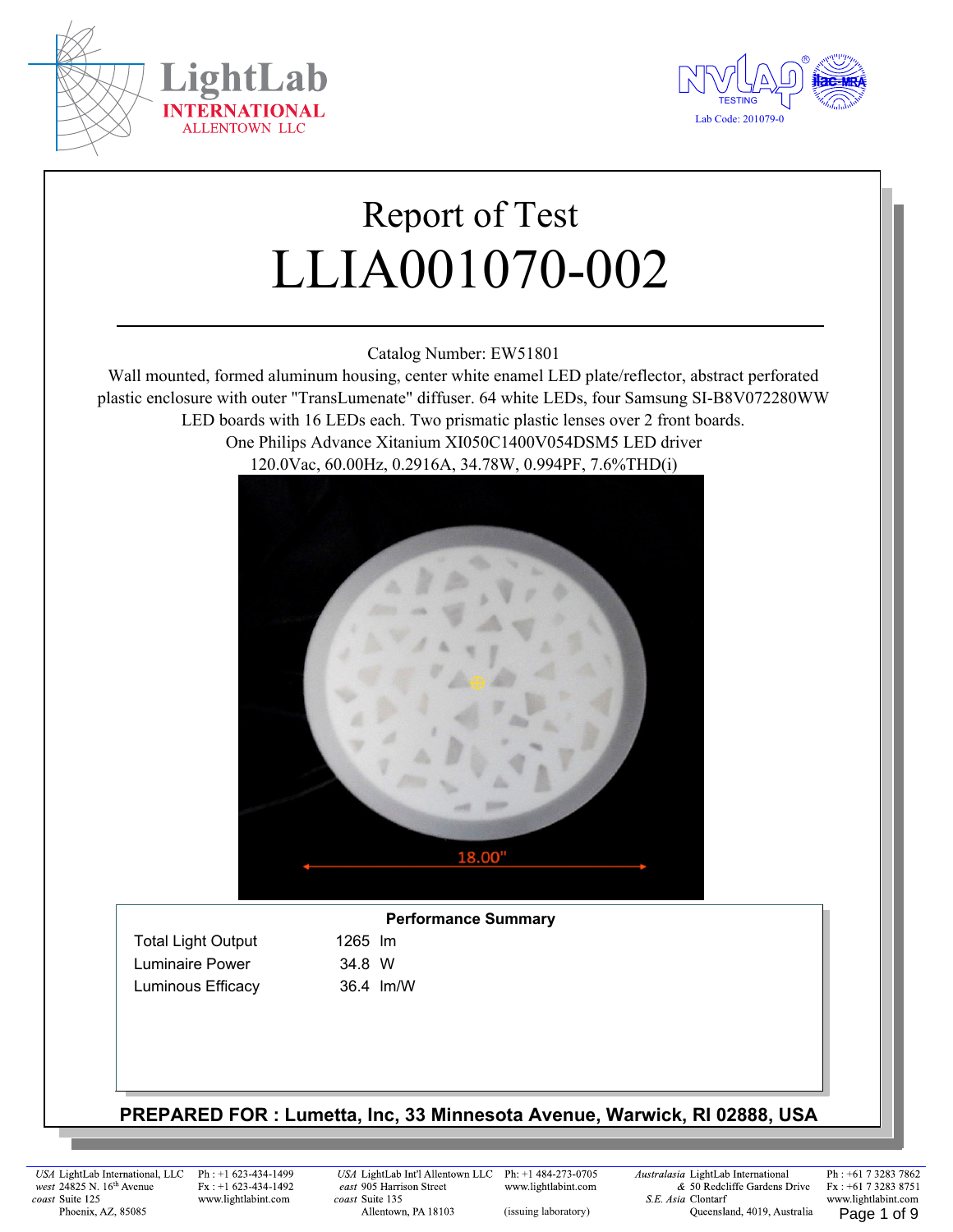



Catalog Number: EW51801

Wall mounted, formed aluminum housing, center white enamel LED plate/reflector, abstract perforated plastic enclosure with outer "TransLumenate" diffuser. 64 white LEDs, four Samsung SI-B8V072280WW LED boards with 16 LEDs each. Two prismatic plastic lenses over 2 front boards. One Philips Advance Xitanium XI050C1400V054DSM5 LED driver

120.0Vac, 60.00Hz, 0.2916A, 34.78W, 0.994PF, 7.6%THD(i)

Legend: C0/C180-Black, C45/C225-Green, C90/C270-Blue (cd) **INTENSITY SUMMARY** (cd)



| AVERAGE LUMINANCE (cd/m <sup>2</sup> ) |  |  |
|----------------------------------------|--|--|
|                                        |  |  |

| Gamma | C٥   | C45  | C90  |
|-------|------|------|------|
| 45.0  | 1662 | 1383 | 1997 |
| 55.0  | 1706 | 1508 | 2139 |
| 65.0  | 1753 | 1629 | 2226 |
| 75.0  | 1737 | 1699 | 2302 |
| 85.0  | 1726 | 1762 | 2369 |
|       |      |      |      |
|       |      |      |      |

|       |     | <u>IN ENJIT</u>   |         | SUIVIIVIART (CU) |     |      |
|-------|-----|-------------------|---------|------------------|-----|------|
|       |     |                   | C-Plane |                  |     | Flux |
| Gamma | C0  | C <sub>22.5</sub> | C45     | C67.5            | C90 | (lm) |
| 0.0   | 47  | 47                | 47      | 47               | 47  |      |
| 5.0   | 53  | 53                | 52      | 49               | 48  | 5    |
| 10.0  | 63  | 62                | 60      | 56               | 52  |      |
| 15.0  | 75  | 73                | 70      | 64               | 57  | 17   |
| 20.0  | 90  | 87                | 81      | 73               | 62  |      |
| 25.0  | 109 | 104               | 93      | 81               | 66  | 32   |
| 30.0  | 130 | 123               | 106     | 89               | 71  |      |
| 35.0  | 151 | 142               | 121     | 95               | 74  | 50   |
| 40.0  | 172 | 162               | 137     | 102              | 78  |      |
| 45.0  | 193 | 181               | 153     | 108              | 81  | 71   |
| 50.0  | 212 | 200               | 170     | 115              | 84  |      |
| 55.0  | 229 | 216               | 187     | 122              | 87  | 92   |
| 60.0  | 246 | 231               | 203     | 128              | 89  |      |
| 65.0  | 261 | 245               | 218     | 135              | 91  | 112  |
| 70.0  | 269 | 256               | 231     | 139              | 93  |      |
| 75.0  | 275 | 269               | 239     | 144              | 94  | 127  |
| 80.0  | 280 | 276               | 251     | 147              | 96  |      |
| 85.0  | 282 | 278               | 254     | 148              | 96  | 135  |
| 90.0  | 284 | 280               | 252     | 148              | 94  |      |

| Zone      | Flux (Im) | % Lamp | % Luminaire |
|-----------|-----------|--------|-------------|
| $0 - 30$  | 53        | N/A    | 4.2         |
| $0 - 40$  | 104       | N/A    | 8.2         |
| $0 - 60$  | 267       | N/A    | 21.1        |
| $0 - 90$  | 642       | N/A    | 50.8        |
| 40-90     | 538       | N/A    | 42.6        |
| 60-90     | 375       | N/A    | 29.6        |
| 90-180    | 623       | N/A    | 49.2        |
| $0 - 180$ | 1265      | N/A    | 100.0       |
|           |           |        |             |

Total Light Output = 1,265 lm

Michael L. Grather Signed:

Authorized Signatory Date of test 21-Jan-2019

USA LightLab International, LLC west 24825 N. 16<sup>th</sup> Avenue coast Suite 125 Phoenix, AZ, 85085

Ph: +1 623-434-1499  $Fx : +1 623-434-1492$ www.lightlabint.com

USA LightLab Int'l Allentown LLC east 905 Harrison Street coast Suite 135 Allentown, PA 18103

Ph: +1 484-273-0705 www.lightlabint.com

(issuing laboratory)

Date of report 21-Jan-2019 Australasia LightLab International

S.E. Asia Clontarf

& 50 Redcliffe Gardens Drive

Queensland, 4019, Australia

Ph: +61 7 3283 7862 Fx: +61 7 3283 8751 www.lightlabint.com Page 2 of 9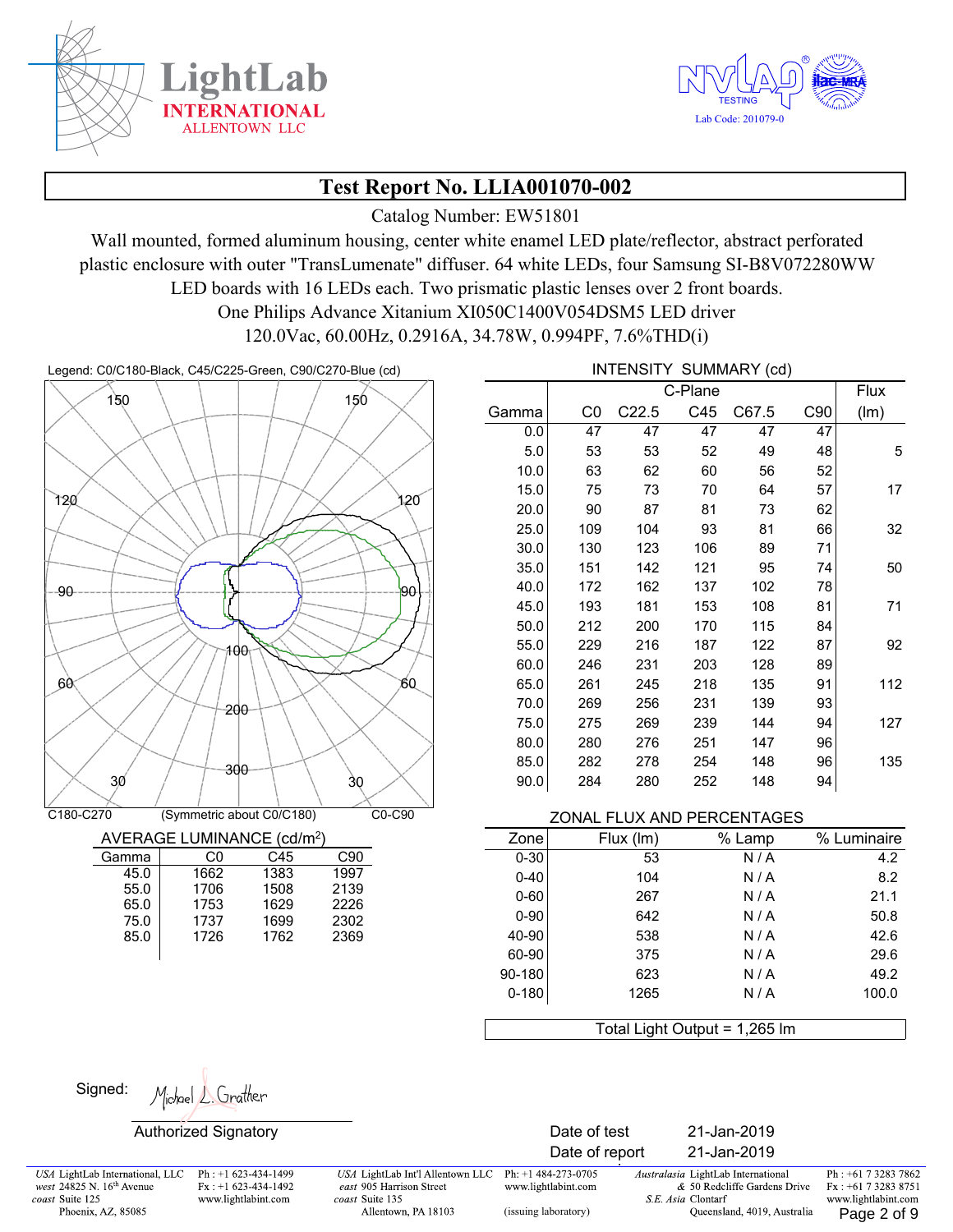

í.



# **Test Report No. LLIA001070-002**

Catalog Number: EW51801

Wall mounted, formed aluminum housing, center white enamel LED plate/reflector, abstract perforated plastic enclosure with outer "TransLumenate" diffuser. 64 white LEDs, four Samsung SI-B8V072280WW LED boards with 16 LEDs each. Two prismatic plastic lenses over 2 front boards.

> One Philips Advance Xitanium XI050C1400V054DSM5 LED driver 120.0Vac, 60.00Hz, 0.2916A, 34.78W, 0.994PF, 7.6%THD(i)

|       |                 |                   | Intensity data (cd) |       |                 |
|-------|-----------------|-------------------|---------------------|-------|-----------------|
|       |                 |                   | C-Plane             |       |                 |
| Gamma | C <sub>0</sub>  | C <sub>22.5</sub> | C45                 | C67.5 | C90             |
| 0.0   | $\overline{47}$ | $\overline{47}$   | 47                  | 47    | $\overline{47}$ |
| 2.5   | 49              | 49                | 48                  | 47    | 47              |
| 5.0   | 53              | 53                | 52                  | 49    | 48              |
| 7.5   | 57              | 57                | 56                  | 52    | 50              |
| 10.0  | 63              | 62                | 60                  | 56    | 52              |
| 12.5  | 68              | 68                | 65                  | 60    | 54              |
| 15.0  | 75              | 73                | 70                  | 64    | 57              |
| 17.5  | 82              | 80                | 75                  | 68    | 59              |
| 20.0  | 90              | 87                | 81                  | 73    | 62              |
| 22.5  | 99              | 95                | 86                  | 77    | 64              |
| 25.0  | 109             | 104               | 93                  | 81    | 66              |
| 27.5  | 119             | 113               | 99                  | 85    | 69              |
| 30.0  | 130             | 123               | 106                 | 89    | 71              |
| 32.5  | 140             | 132               | 113                 | 92    | 72              |
| 35.0  | 151             | 142               | 121                 | 95    | 74              |
| 37.5  | 162             | 152               | 129                 | 99    | 76              |
| 40.0  | 172             | 162               | 137                 | 102   | 78              |
| 42.5  | 183             | 172               | 145                 | 105   | 79              |
| 45.0  | 193             | 181               | 153                 | 108   | 81              |
| 47.5  | 203             | 191               | 162                 | 112   | 83              |
| 50.0  | 212             | 200               | 170                 | 115   | 84              |
| 52.5  | 221             | 208               | 178                 | 118   | 86              |
| 55.0  | 229             | 216               | 187                 | 122   | 87              |
| 57.5  | 238             | 223               | 195                 | 125   | 88              |
| 60.0  | 246             | 231               | 203                 | 128   | 89              |
| 62.5  | 254             | 238               | 211                 | 131   | 90              |
| 65.0  | 261             | 245               | 218                 | 135   | 91              |
| 67.5  | 265             | 250               | 225                 | 137   | 91              |
| 70.0  | 269             | 256               | 231                 | 139   | 93              |
| 72.5  | 272             | 263               | 236                 | 142   | 94              |
| 75.0  | 275             | 269               | 239                 | 144   | 94              |
| 77.5  | 278             | 273               | 245                 | 145   | 95              |
| 80.0  | 280             | 276               | 251                 | 147   | 96              |
| 82.5  | 281             | 277               | 254                 | 147   | 96              |
| 85.0  | 282             | 278               | 254                 | 148   | 96              |
| 87.5  | 284             | 279               | 253                 | 149   | 96              |
| 90.0  | 284             | 280               | 252                 | 148   | 94              |

USA LightLab International, LLC west 24825 N. 16th Avenue coast Suite 125 Phoenix, AZ, 85085

Ph: +1 623-434-1499  $Fx : +1 623-434-1492$ www.lightlabint.com

USA LightLab Int'l Allentown LLC Ph: +1 484-273-0705 east 905 Harrison Street www.lightlabint.com coast Suite 135 Allentown, PA 18103

Australasia LightLab International & 50 Redcliffe Gardens Drive S.E. Asia Clontarf (issuing laboratory) Cueensland, 4019, Australia Page 3 of 9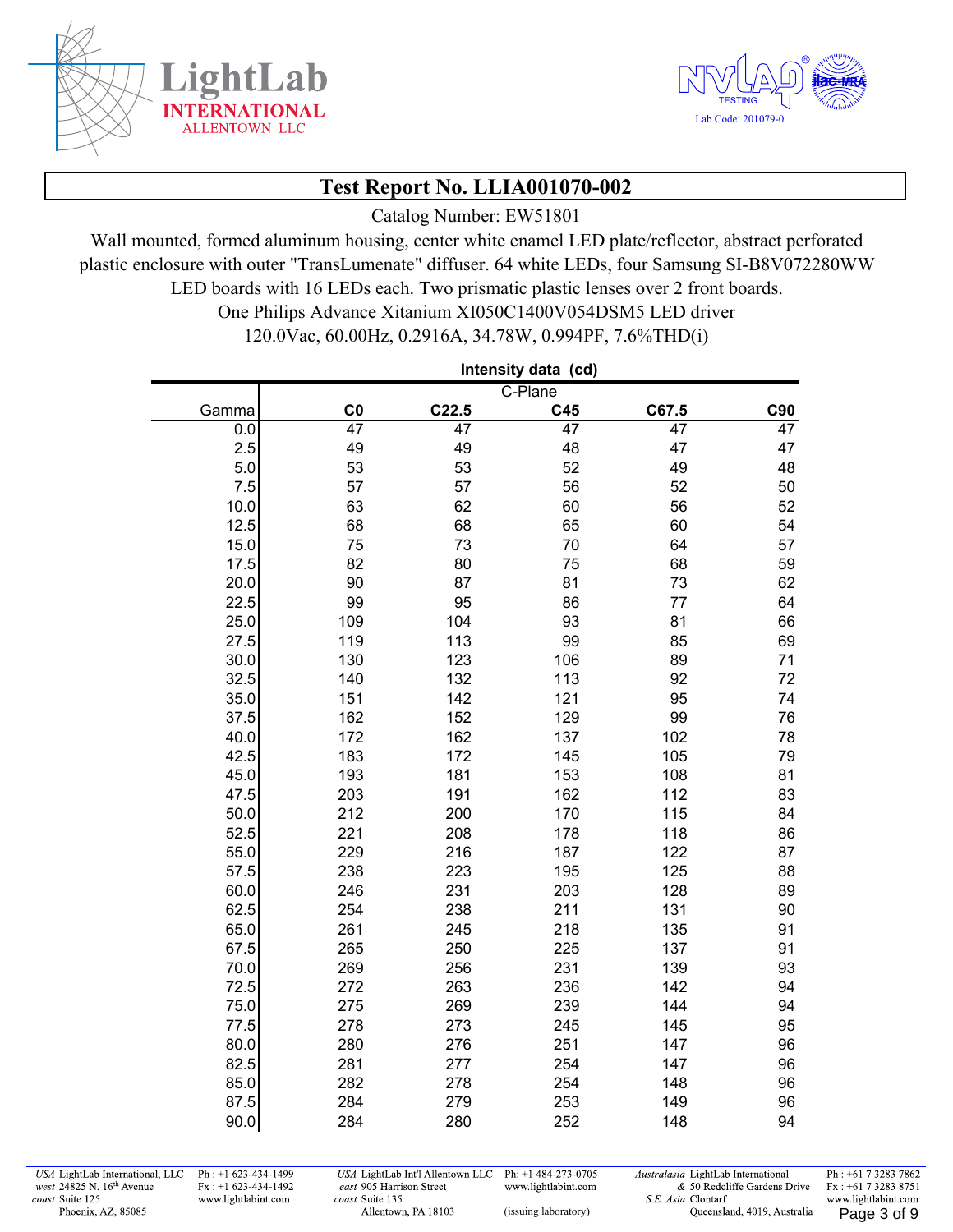



Catalog Number: EW51801

Wall mounted, formed aluminum housing, center white enamel LED plate/reflector, abstract perforated plastic enclosure with outer "TransLumenate" diffuser. 64 white LEDs, four Samsung SI-B8V072280WW LED boards with 16 LEDs each. Two prismatic plastic lenses over 2 front boards.

> One Philips Advance Xitanium XI050C1400V054DSM5 LED driver 120.0Vac, 60.00Hz, 0.2916A, 34.78W, 0.994PF, 7.6%THD(i)

|       |                |                   | Intensity data (cd) |                  |                 |
|-------|----------------|-------------------|---------------------|------------------|-----------------|
|       |                |                   | C-Plane             |                  |                 |
| Gamma | C <sub>0</sub> | C <sub>22.5</sub> | C45                 | C67.5            | C90             |
| 90.0  | 284            | $\frac{1}{280}$   | 252                 | $\overline{148}$ | $\overline{94}$ |
| 92.5  | 283            | 281               | 251                 | 148              | 93              |
| 95.0  | 282            | 281               | 251                 | 147              | 92              |
| 97.5  | 279            | 279               | 249                 | 147              | 93              |
| 100.0 | 277            | 277               | 245                 | 145              | 92              |
| 102.5 | 274            | 274               | 240                 | 144              | 90              |
| 105.0 | 270            | 270               | 235                 | 143              | 90              |
| 107.5 | 267            | 264               | 231                 | 140              | 89              |
| 110.0 | 264            | 257               | 225                 | 138              | 88              |
| 112.5 | 260            | 251               | 220                 | 135              | 88              |
| 115.0 | 254            | 245               | 214                 | 133              | 87              |
| 117.5 | 247            | 239               | 207                 | 130              | 86              |
| 120.0 | 239            | 232               | 199                 | 126              | 85              |
| 122.5 | 231            | 224               | 191                 | 122              | 82              |
| 125.0 | 223            | 215               | 182                 | 117              | 80              |
| 127.5 | 215            | 206               | 173                 | 114              | 78              |
| 130.0 | 206            | 197               | 164                 | 110              | 76              |
| 132.5 | 197            | 188               | 155                 | 106              | 73              |
| 135.0 | 187            | 178               | 145                 | 102              | 70              |
| 137.5 | 177            | 168               | 136                 | 99               | 68              |
| 140.0 | 166            | 157               | 127                 | 95               | 66              |
| 142.5 | 155            | 146               | 118                 | 91               | 64              |
| 145.0 | 144            | 136               | 110                 | 86               | 62              |
| 147.5 | 133            | 125               | 102                 | 82               | 59              |
| 150.0 | 122            | 114               | 95                  | 78               | 57              |
| 152.5 | 111            | 104               | 88                  | 74               | 56              |
| 155.0 | 101            | 95                | 82                  | 71               | 54              |
| 157.5 | 92             | 87                | 77                  | 67               | 53              |
| 160.0 | 83             | 79                | 72                  | 63               | 52              |
| 162.5 | 75             | 73                | 67                  | 59               | 50              |
| 165.0 | 69             | 67                | 62                  | 56               | 49              |
| 167.5 | 63             | 62                | 58                  | 53               | 48              |
| 170.0 | 58             | 57                | 55                  | 50               | 47              |
| 172.5 | 53             | 53                | 51                  | 48               | 46              |
| 175.0 | 49             | 49                | 48                  | 45               | 45              |
| 177.5 | 45             | 45                | 45                  | 44               | 44              |
| 180.0 | 44             | 44                | 44                  | 44               | 44              |

USA LightLab International, LLC west 24825 N. 16th Avenue coast Suite 125 Phoenix, AZ, 85085

Ph: +1 623-434-1499  $Fx : +1 623-434-1492$ www.lightlabint.com

USA LightLab Int'l Allentown LLC Ph: +1 484-273-0705 east 905 Harrison Street www.lightlabint.com coast Suite 135 Allentown, PA 18103

Australasia LightLab International & 50 Redcliffe Gardens Drive S.E. Asia Clontarf (issuing laboratory) Cueensland, 4019, Australia Page 4 of 9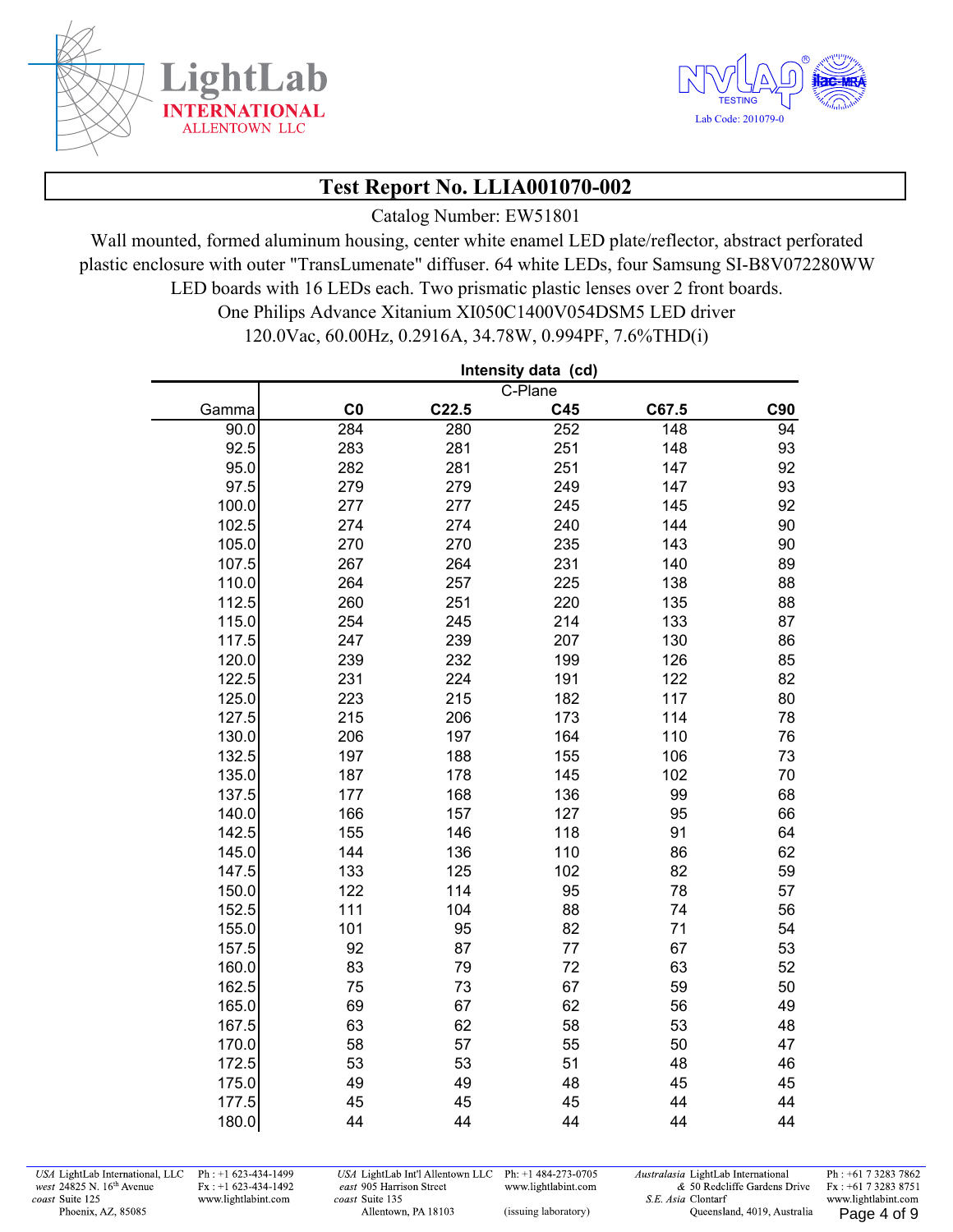



Catalog Number: EW51801

Wall mounted, formed aluminum housing, center white enamel LED plate/reflector, abstract perforated plastic enclosure with outer "TransLumenate" diffuser. 64 white LEDs, four Samsung SI-B8V072280WW LED boards with 16 LEDs each. Two prismatic plastic lenses over 2 front boards.

> One Philips Advance Xitanium XI050C1400V054DSM5 LED driver 120.0Vac, 60.00Hz, 0.2916A, 34.78W, 0.994PF, 7.6%THD(i)

|       |     |        | Intensity data (cd) |                |                         |
|-------|-----|--------|---------------------|----------------|-------------------------|
|       |     |        | C-Plane             |                |                         |
| Gamma | C90 | C112.5 | C135                | C157.5         | C180                    |
| 0.0   | 47  | 47     | 47                  | 47             | 47                      |
| 2.5   | 47  | 46     | 47                  | 46             | 46                      |
| 5.0   | 48  | 47     | 46                  | 46             | 46                      |
| 7.5   | 50  | 48     | 47                  | 46             | 46                      |
| 10.0  | 52  | 49     | 47                  | 46             | 45                      |
| 12.5  | 54  | 50     | 47                  | 45             | 44                      |
| 15.0  | 57  | 50     | 46                  | 44             | 43                      |
| 17.5  | 59  | 51     | 46                  | 43             | 42                      |
| 20.0  | 62  | 51     | 45                  | 42             | 40                      |
| 22.5  | 64  | 51     | 45                  | 40             | 38                      |
| 25.0  | 66  | 51     | 44                  | 38             | 35                      |
| 27.5  | 69  | 51     | 44                  | 36             | 33                      |
| 30.0  | 71  | 51     | 42                  | 33             | 30                      |
| 32.5  | 72  | 51     | 41                  | 31             | 27                      |
| 35.0  | 74  | 51     | 40                  | 29             | 25                      |
| 37.5  | 76  | 51     | 38                  | 26             | 22                      |
| 40.0  | 78  | 50     | 37                  | 24             | 20                      |
| 42.5  | 79  | 50     | 35                  | 22             | 19                      |
| 45.0  | 81  | 51     | 33                  | 21             | 17                      |
| 47.5  | 83  | 51     | 32                  | 19             | 15                      |
| 50.0  | 84  | 50     | 30                  | 17             | 13                      |
| 52.5  | 86  | 50     | 29                  | 16             | 12                      |
| 55.0  | 87  | 50     | 28                  | 14             | 11                      |
| 57.5  | 88  | 49     | 27                  | 13             | $\boldsymbol{9}$        |
| 60.0  | 89  | 49     | 25                  | 12             | 8                       |
| 62.5  | 90  | 48     | 25                  | 11             | $\boldsymbol{7}$        |
| 65.0  | 91  | 48     | 24                  | 10             | 6                       |
| 67.5  | 91  | 48     | 23                  | 9              | 5                       |
| 70.0  | 93  | 48     | 22                  | 9              | $\overline{\mathbf{4}}$ |
| 72.5  | 94  | 48     | 22                  | 8              | 4                       |
| 75.0  | 94  | 48     | 21                  | 8              | 3                       |
| 77.5  | 95  | 48     | 21                  | $\overline{7}$ | $\overline{c}$          |
| 80.0  | 96  | 48     | 21                  | $\overline{7}$ | $\overline{2}$          |
| 82.5  | 96  | 48     | 21                  | $\overline{7}$ | $\mathbf{1}$            |
| 85.0  | 96  | 47     | 22                  | $\overline{7}$ | $\mathbf 1$             |
| 87.5  | 96  | 47     | 22                  | 6              | $\mathbf 1$             |
| 90.0  | 94  | 47     | 22                  | 6              | $\mathbf 1$             |

USA LightLab International, LLC west 24825 N. 16th Avenue coast Suite 125 Phoenix, AZ, 85085

Ph: +1 623-434-1499  $Fx : +1 623-434-1492$ www.lightlabint.com

USA LightLab Int'l Allentown LLC Ph: +1 484-273-0705 east 905 Harrison Street www.lightlabint.com coast Suite 135 Allentown, PA 18103

Australasia LightLab International & 50 Redcliffe Gardens Drive S.E. Asia Clontarf (issuing laboratory) Cueensland, 4019, Australia Page 5 of 9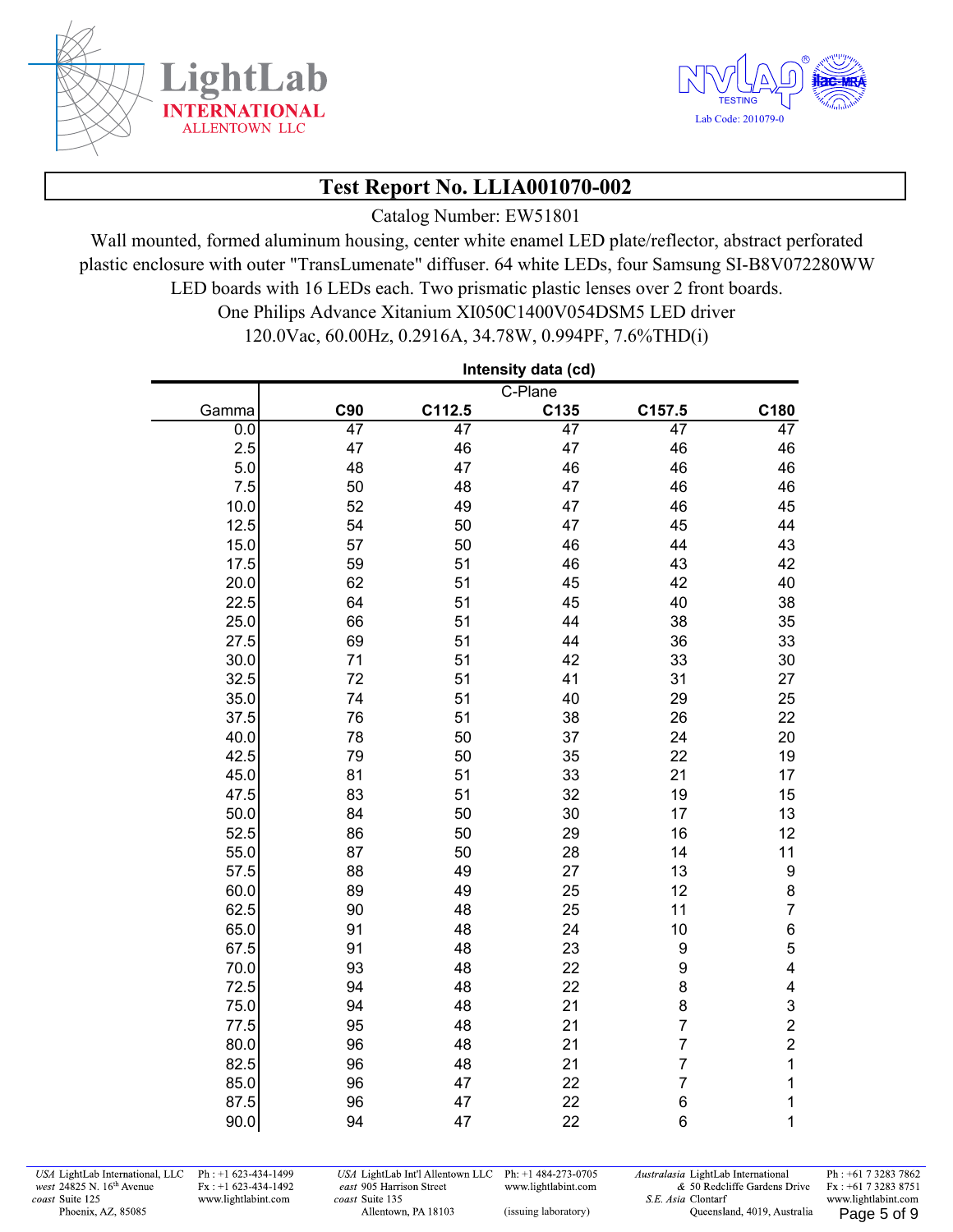

í.



# **Test Report No. LLIA001070-002**

Catalog Number: EW51801

Wall mounted, formed aluminum housing, center white enamel LED plate/reflector, abstract perforated plastic enclosure with outer "TransLumenate" diffuser. 64 white LEDs, four Samsung SI-B8V072280WW LED boards with 16 LEDs each. Two prismatic plastic lenses over 2 front boards.

> One Philips Advance Xitanium XI050C1400V054DSM5 LED driver 120.0Vac, 60.00Hz, 0.2916A, 34.78W, 0.994PF, 7.6%THD(i)

|       |                 |                 | Intensity data (cd) |                |                         |
|-------|-----------------|-----------------|---------------------|----------------|-------------------------|
|       |                 |                 | C-Plane             |                |                         |
| Gamma | C90             | C112.5          | C135                | C157.5         | C180                    |
| 90.0  | $\overline{94}$ | $\overline{47}$ | $\overline{22}$     | $\overline{6}$ | $\overline{1}$          |
| 92.5  | 93              | 47              | 22                  | 6              | 1                       |
| 95.0  | 92              | 46              | 22                  | 6              | $\mathbf 1$             |
| 97.5  | 93              | 46              | 22                  | $\overline{7}$ | $\boldsymbol{2}$        |
| 100.0 | 92              | 46              | 22                  | $\overline{7}$ | $\overline{c}$          |
| 102.5 | 90              | 46              | 22                  | $\overline{7}$ | $\overline{c}$          |
| 105.0 | 90              | 46              | 22                  | 8              | $\mathfrak{S}$          |
| 107.5 | 89              | 46              | 22                  | 8              | 4                       |
| 110.0 | 88              | 46              | 23                  | 8              | $\overline{\mathbf{4}}$ |
| 112.5 | 88              | 47              | 23                  | 9              | $\mathbf 5$             |
| 115.0 | 87              | 47              | 24                  | 10             | $\,6$                   |
| 117.5 | 86              | 47              | 24                  | 11             | $\overline{7}$          |
| 120.0 | 85              | 48              | 25                  | 12             | 8                       |
| 122.5 | 82              | 48              | 26                  | 13             | $\boldsymbol{9}$        |
| 125.0 | 80              | 47              | 27                  | 14             | 10                      |
| 127.5 | 78              | 47              | 27                  | 15             | 11                      |
| 130.0 | 76              | 47              | 29                  | 16             | 12                      |
| 132.5 | 73              | 47              | 30                  | 18             | 14                      |
| 135.0 | 70              | 48              | 31                  | 19             | 16                      |
| 137.5 | 68              | 48              | 33                  | 21             | 17                      |
| 140.0 | 66              | 48              | 35                  | 23             | 19                      |
| 142.5 | 64              | 48              | 36                  | 25             | 21                      |
| 145.0 | 62              | 48              | 38                  | 27             | 24                      |
| 147.5 | 59              | 48              | 39                  | 30             | 26                      |
| 150.0 | 57              | 47              | 40                  | 32             | 29                      |
| 152.5 | 56              | 47              | 42                  | 34             | 32                      |
| 155.0 | 54              | 47              | 43                  | 37             | 35                      |
| 157.5 | 53              | 47              | 44                  | 39             | 38                      |
| 160.0 | 52              | 47              | 44                  | 41             | 40                      |
| 162.5 | 50              | 46              | 45                  | 43             | 42                      |
| 165.0 | 49              | 46              | 45                  | 44             | 44                      |
| 167.5 | 48              | 45              | 45                  | 44             | 44                      |
| 170.0 | 47              | 45              | 44                  | 44             | 44                      |
| 172.5 | 46              | 45              | 44                  | 44             | 44                      |
| 175.0 | 45              | 44              | 44                  | 44             | 44                      |
| 177.5 | 44              | 43              | 44                  | 43             | 43                      |
| 180.0 | 44              | 44              | 44                  | 44             | 44                      |

USA LightLab International, LLC west 24825 N. 16th Avenue coast Suite 125 Phoenix, AZ, 85085

Ph: +1 623-434-1499  $Fx : +1 623-434-1492$ www.lightlabint.com

USA LightLab Int'l Allentown LLC Ph: +1 484-273-0705 east 905 Harrison Street www.lightlabint.com coast Suite 135 Allentown, PA 18103

Australasia LightLab International & 50 Redcliffe Gardens Drive S.E. Asia Clontarf (issuing laboratory) Cueensland, 4019, Australia Page 6 of 9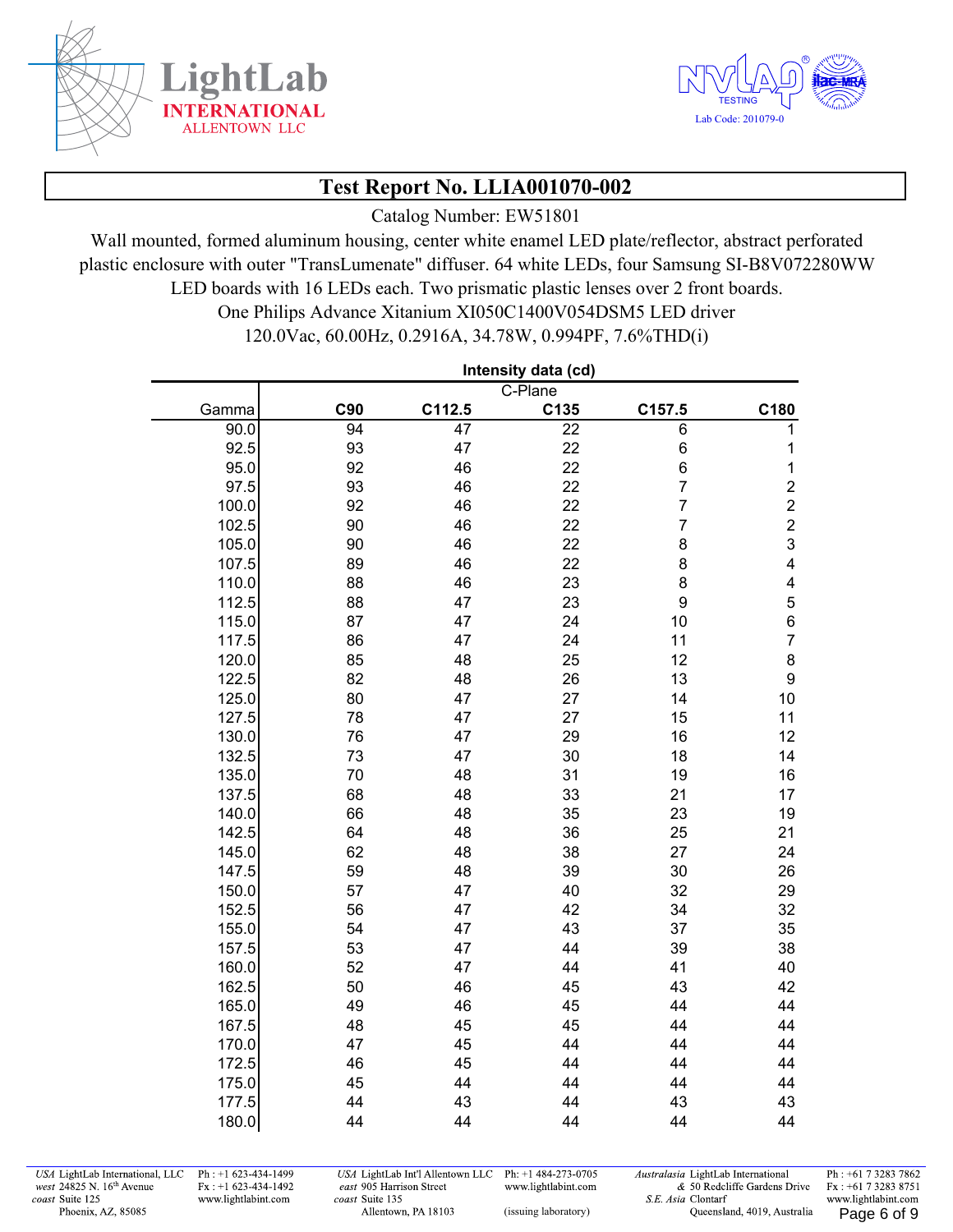



#### **Test Number: LLIA001070‐002**

Catalog Number: EW51801

One Philips Advance Xitanium XI050C1400V054DSM5 LED driver Wall mounted, formed aluminum housing, center white enamel LED plate/reflector, abstract perforated plastic enclosure with outer "TransLumenate" diffuser. 64 white LEDs, four Samsung SI‐B8V072280WW LED boards with 16 LEDs each. Two prismatic plastic lenses over 2 front boards. 120.0Vac, 60.00Hz, 0.2916A, 34.78W, 0.994PF, 7.6%THD(i)

|                |     |     |     |     | Coefficients Of Utilization - Zonal Cavity Method |    |    |    |    |    |    |    |    |                 |    |    |    |                |
|----------------|-----|-----|-----|-----|---------------------------------------------------|----|----|----|----|----|----|----|----|-----------------|----|----|----|----------------|
|                |     |     |     |     | Effective Floor Cavity Reflectance 0.20           |    |    |    |    |    |    |    |    |                 |    |    |    |                |
| <b>RC</b>      |     | 80  |     |     |                                                   | 70 |    |    |    | 50 |    |    | 30 |                 |    | 10 |    | 0              |
| <b>RW</b>      | 70  | 50  | 30  | 10  | 70                                                | 50 | 30 | 10 | 50 | 30 | 10 | 50 | 30 | 10              | 50 | 30 | 10 | 0              |
| $\overline{0}$ | 107 | 107 | 107 | 107 | 99                                                | 99 | 99 | 99 | 84 | 84 | 84 | 70 | 70 | 70              | 57 | 57 | 57 | 51             |
| 1              | 93  | 86  | 80  | 75  | 85                                                | 79 | 73 | 69 | 65 | 61 | 58 | 53 | 50 | 47              | 42 | 39 | 37 | 32             |
| $\overline{2}$ | 82  | 72  | 64  | 57  | 75                                                | 66 | 59 | 52 | 54 | 49 | 44 | 44 | 39 | 35 l            | 34 | 30 | 27 | 22             |
| $\overline{3}$ | 74  | 62  | 52  | 45  | 67                                                | 56 | 48 | 41 | 46 | 40 | 34 | 37 | 32 | 28              | 28 | 24 | 21 | 17             |
| 4              | 67  | 54  | 44  | 37  | 61                                                | 49 | 40 | 34 | 40 | 33 | 28 | 32 | 27 | 22              | 24 | 20 | 17 | 13             |
| 5              | 61  | 47  | 37  | 30  | 55                                                | 43 | 34 | 28 | 35 | 28 | 23 | 28 | 23 | 18              | 21 | 17 | 14 | 10             |
| 6              | 56  | 42  | 32  | 26  | 50                                                | 38 | 30 | 24 | 31 | 25 | 20 | 25 | 20 | 16              | 19 | 15 | 12 | 9              |
| $\overline{7}$ | 51  | 37  | 28  | 22  | 47                                                | 34 | 26 | 20 | 28 | 22 | 17 | 23 | 17 | 13              | 17 | 13 | 10 | $\overline{7}$ |
| 8              | 47  | 34  | 25  | 19  | 43                                                | 31 | 23 | 17 | 25 | 19 | 14 | 20 | 15 | 12              | 16 | 12 | 9  | 6              |
| $\overline{9}$ | 44  | 30  | 22  | 17  | 40                                                | 28 | 20 | 15 | 23 | 17 | 13 | 19 | 14 | 10 <sup>1</sup> | 14 | 10 | 8  | 5 <sup>1</sup> |
| 10             | 41  | 28  | 20  | 15  | 37                                                | 26 | 18 | 13 | 21 | 15 | 11 | 17 | 12 | 9               | 13 | 9  | 7  | 5              |

For absolute test reports, CUs are expressed as a percentage of total lumen output. Calculations were based on published IES procedures, and are based on the zonal cavity method. Basic assumptions: 1) Room surfaces are lambertian reflectors. 2) Incident flux on each surface is uniformly distributed. 3) The room is spectrally neutral. When luminaires are not evenly distributed throughout the room, or do not exhibit lateral symmetry, CU values may differ from actual performance.

| Circle of Light Plot |                           |                          |        |  |
|----------------------|---------------------------|--------------------------|--------|--|
|                      |                           | <b>Beam Width</b>        |        |  |
|                      |                           | (across 50% Nadir Illum) |        |  |
| Height(ft)           | Illuminance at Nadir (fc) | $0 - 180$                | 90-270 |  |
|                      |                           |                          |        |  |
| 6.0                  | 1.3                       | 15.00                    | 13.95  |  |
|                      |                           |                          |        |  |
| 8.0                  | 0.7                       | 19.99                    | 18.61  |  |
|                      |                           |                          |        |  |
| 10.0                 | 0.5                       | 24.99                    | 23.26  |  |
|                      |                           |                          |        |  |
| 12.0                 | 0.3                       | 29.99                    | 27.91  |  |
|                      |                           |                          |        |  |
| 14.0                 | 0.2                       | 34.99                    | 32.56  |  |
|                      |                           |                          |        |  |
| 16.0                 | 0.2                       | 39.99                    | 37.21  |  |
|                      |                           |                          |        |  |

USA LightLab International, LLC west 24825 N. 16<sup>th</sup> Avenue coast Suite 125 Phoenix, AZ, 85085

Ph: +1 623-434-1499  $Fx : +1 623-434-1492$ www.lightlabint.com

USA LightLab Int'l Allentown LLC east 905 Harrison Street coast Suite 135 Allentown, PA 18103

Ph: +1 484-273-0705 www.lightlabint.com

Australasia LightLab International & 50 Redcliffe Gardens Drive S.E. Asia Clontarf (issuing laboratory) Cueensland, 4019, Australia Page 7 of 9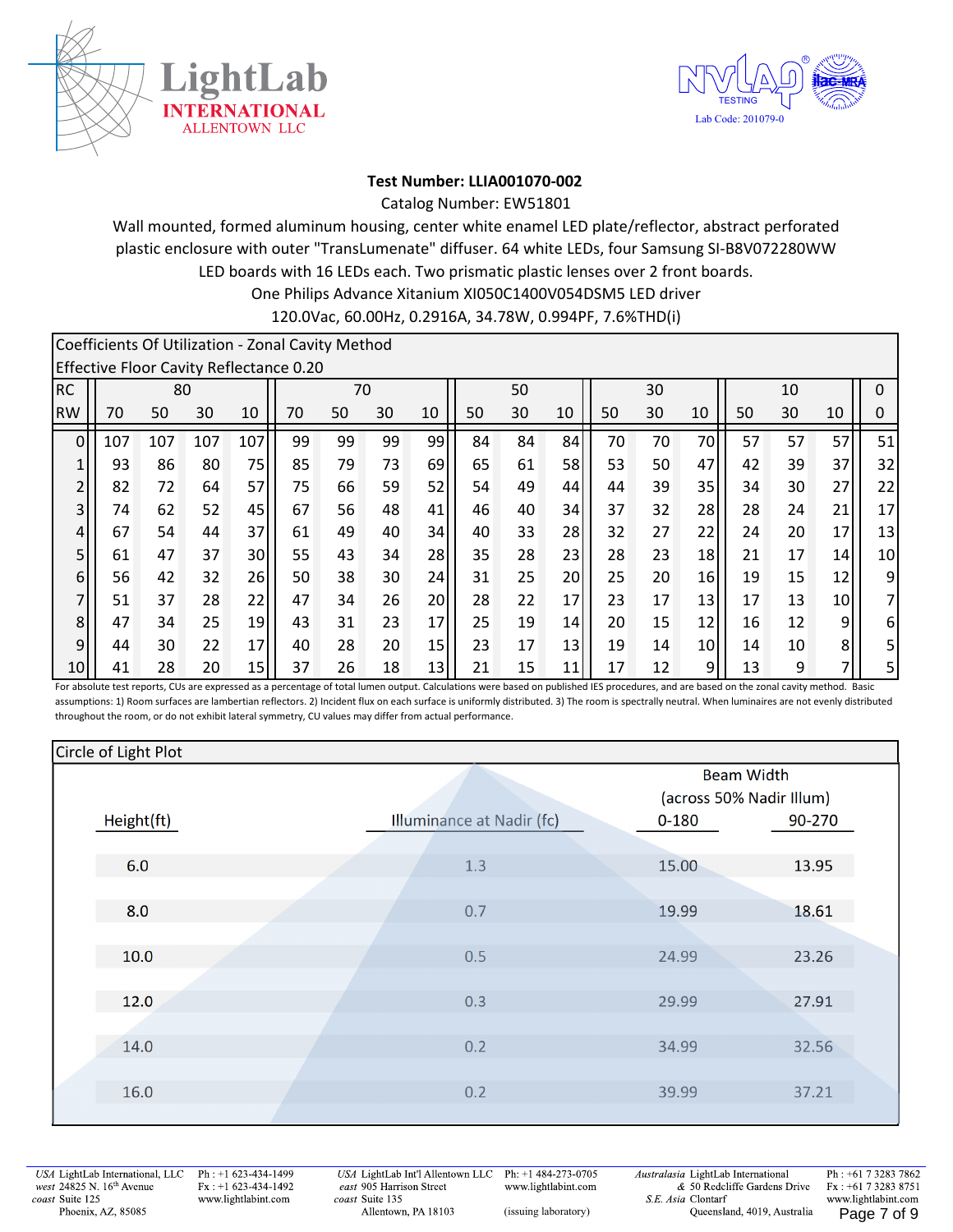



Catalog Number: EW51801

Wall mounted, formed aluminum housing, center white enamel LED plate/reflector, abstract perforated plastic enclosure with outer "TransLumenate" diffuser. 64 white LEDs, four Samsung SI-B8V072280WW LED boards with 16 LEDs each. Two prismatic plastic lenses over 2 front boards. One Philips Advance Xitanium XI050C1400V054DSM5 LED driver 120.0Vac, 60.00Hz, 0.2916A, 34.78W, 0.994PF, 7.6%THD(i)





USA LightLab International, LLC west 24825 N. 16th Avenue coast Suite 125 Phoenix, AZ, 85085

Ph: +1 623-434-1499  $Fx : +1 623-434-1492$ www.lightlabint.com

USA LightLab Int'l Allentown LLC east 905 Harrison Street coast Suite 135 Allentown, PA 18103

Ph: +1 484-273-0705 www.lightlabint.com

Australasia LightLab International & 50 Redcliffe Gardens Drive S.E. Asia Clontarf (issuing laboratory) Cueensland, 4019, Australia Page 8 of 9